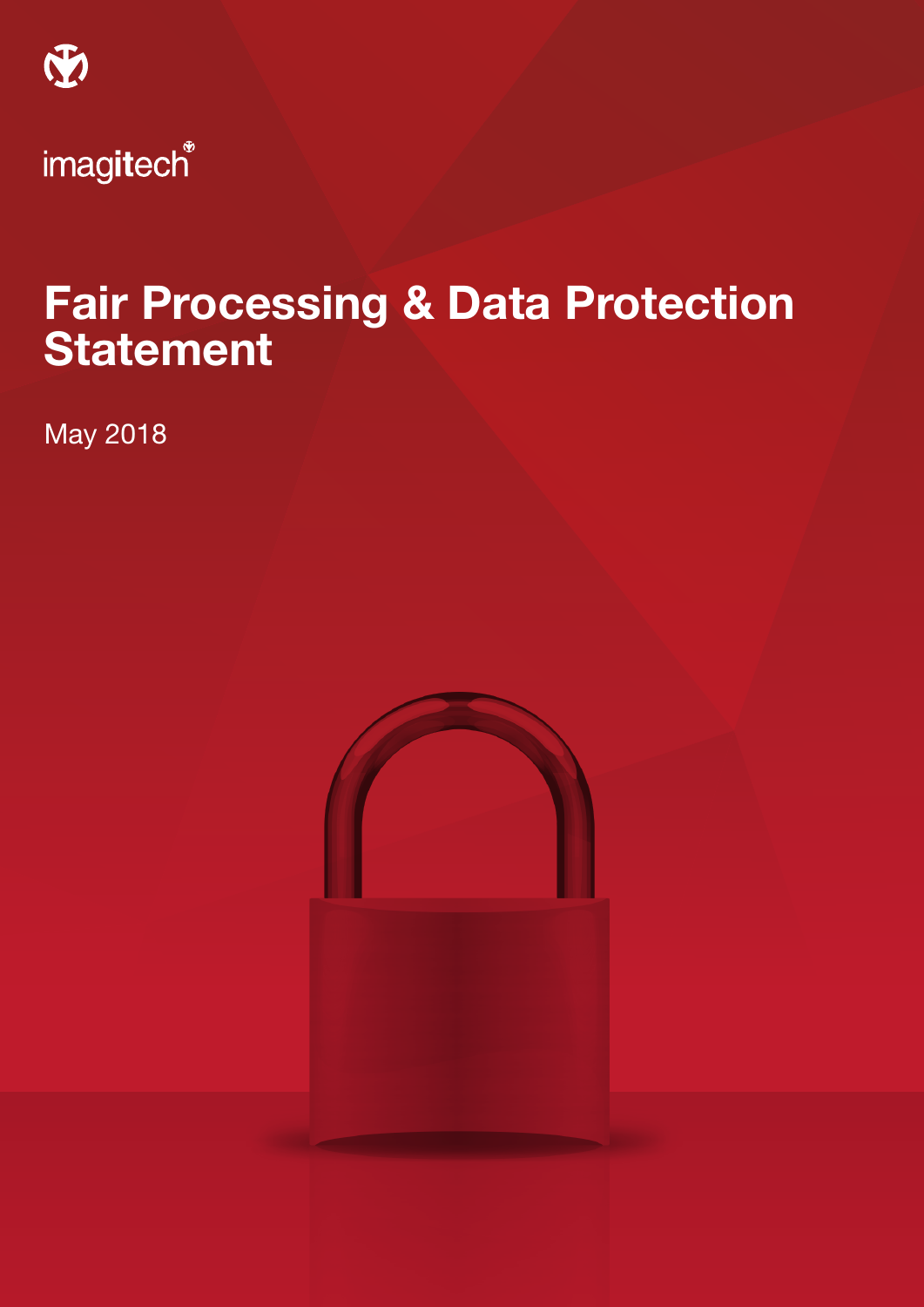### **Fair Processing & Data Protection Statement**

This document outlines Imagitech Limited's (Imagitech) data policy. We hope that by reading it, you will feel comfortable with us temporarily storing some information about you when you use our systems and about your driving licence when you use our product Roadmarque®.

Imagitech are the owners of several systems underlying customer facing offerings, including online training systems DTS Anytime and The Official Driving Theory Test, the driving risk assessment system Roadmarque®, applications for Windows PCs and Macs, and apps intended for training purposes such as "The Complete" range of apps as well as CITB training apps. In addition, Imagitech own a secure multiplatform document publishing system intended to give controlled access to reference documents.

Imagitech are registered with the UK Information Commissioner's Office (ICO) under the entry number Z744679X (see also www.ico.org.uk/ESDWebPages/search.asp). The company has been registered with the ICO for a considerable length of time (more than 10 years) and we take the security of user data very seriously, always acting in accordance with the relevant data protection legislation, namely the Data Protection Act 1998, and from May 2018, EU Regulation 2016/679 of the European Parliament and of the Council of 27 April 2016 on the protection of natural persons with regard to processing of Personal Data and the free movement of that data ("GDPR").

All personal information is dealt with in a professional and confidential manner.

We generally act as data processors on instructions of data controllers (our customers and partners).

We strive to reduce the amount of personal data that we request from users to the absolute minimum level required to allow the user to use our products.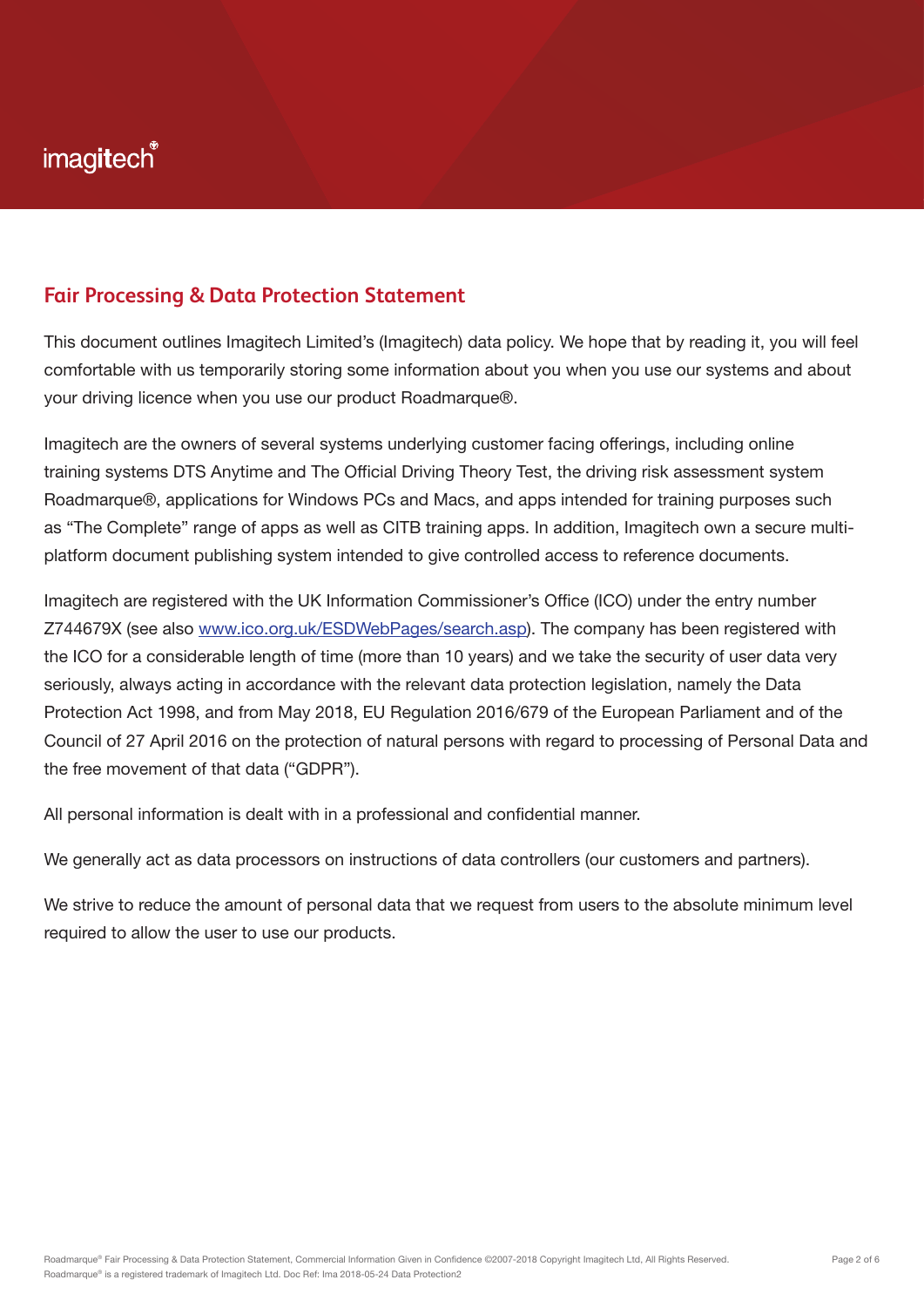### **Data collected within Roadmarque®**

Imagitech always acts as data processor in relation to Roadmarque®. We collect and use certain types of information about our customers and especially our customer's employees – as directed by our customers. Our customers use Roadmarque® to perform their duties in compliance with duty of care legislation.

The data that we collect and hold within Roadmarque® is composed of three types:

- 1. Driving Licence Check Fair Processing Declarations or details about e-approval, documenting that you have approved us to carry out electronic licence checks, on behalf of your employer. The fair processing declarations and data associated with e-approval contain the bare minimum of required personal information. This information is received in digital format and occasionally as hard copy.
- 2. DVLA Records comprising licence information received in response to us providing evidence of approval for an electronic check to be conducted. This information is currently received in digital format and very occasionally on paper.
- 3. Driver related information i.e. responses to digital questionnaires or information uploaded by our customers (usually received digitally, and very occasionally, on paper).

### **Fair Processing Declaration (Roadmarque® only)**

We are legally bound to store all fair processing declarations for periodic inspection by DVLA officers. For auditing purposes, the fair processing declarations may be stored for up to 7 years.

Fair processing declarations are stored in digital format (even when provided as hard copy) and any hard copy fair processing declaration forms are destroyed as soon as they are digitised.

All fair processing declarations that are no longer required for auditing purposes are deleted.

#### **Licence Information (Roadmarque® only)**

The licence check results that we receive from DVLA are received in digital format. Any paper documents containing details of licence checks or licence inspections are destroyed as soon as the information is digitised, in compliance with the safeguards outlined in the Data Protection Act 1998 and GDPR.

Once a check has been completed and the data is no longer required, any records are destroyed. We neither request nor receive medical information from the DVLA.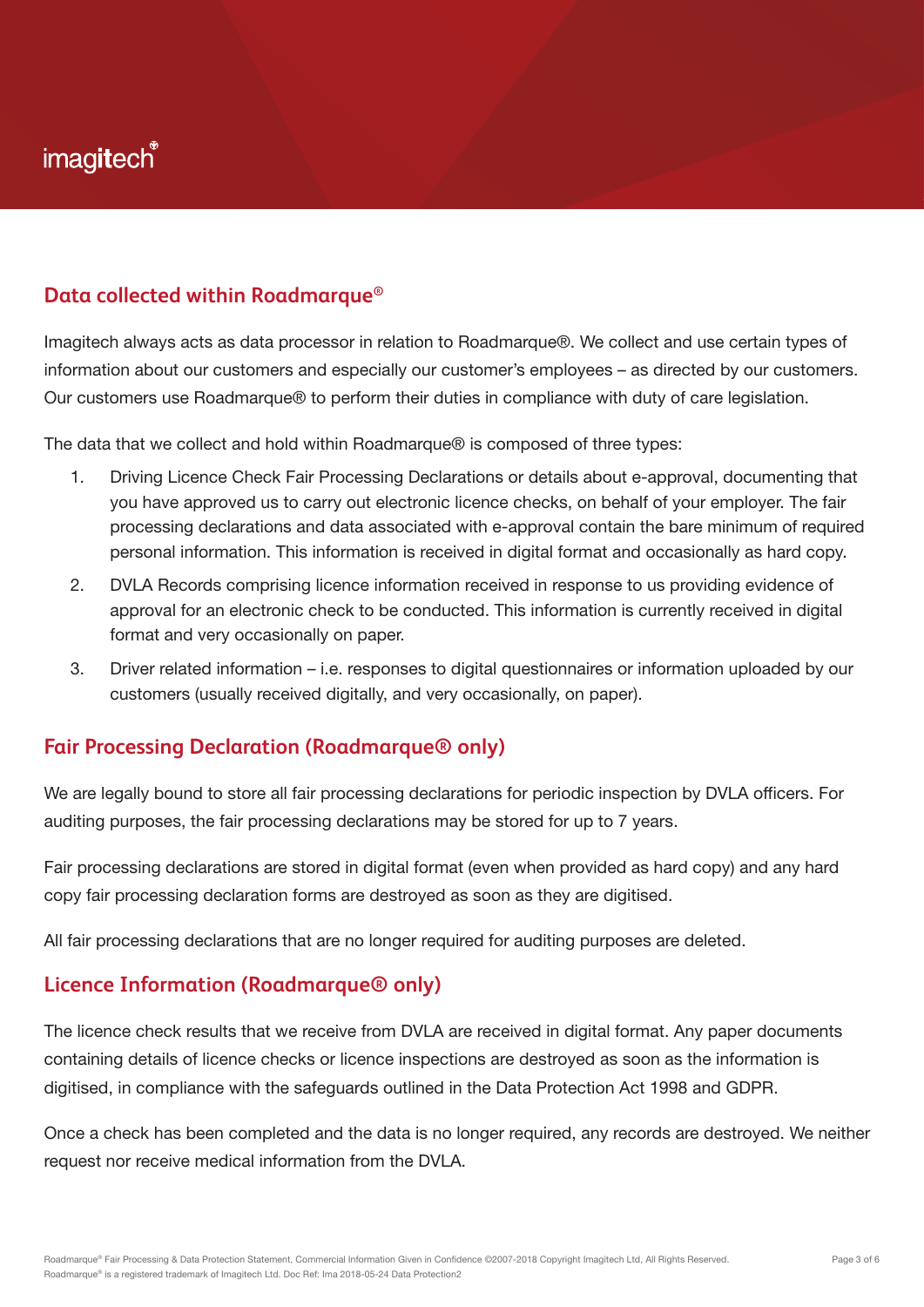### **Personal Information**

Any personal data that Imagitech receives is stored directly to our database. It is transmitted in an encrypted format using an SSL certificate with a 2048 bit RSA public key. The data collected will be stored for the shortest period amongst the following: for as long as it is necessary in relation to carrying out any necessary tasks (with Roadmarque® this means ongoing assessments), until we need to delete records for legal reasons or on request from the data controller, or until an individual user requests its destruction.

Any data held with Roadmarque® will only be used for the assessment itself or in a completely anonymised form for academic research (i.e. survey response data will be used, but name, driver number and any other identifying information will be discarded).

Every individual user is free to contact Imagitech and request that data pertaining to them is not used in any research (even anonymised).

Imagitech regards the lawful and correct treatment of personal information as critical to the successful continuation of its operations and to maintaining customer confidence in its services. We therefore ensure that our organisation treats personal information lawfully and correctly. To this end, we fully endorse and adhere to the following eight principles of data protection:

- 1. Personal data shall be processed fairly and lawfully and, in particular, shall not be processed unless specific conditions are met
- 2. Personal data shall be obtained only for one or more specified and lawful purposes, and shall not be further processed in any manner incompatible with that purpose or those purposes
- 3. Personal data shall be adequate, relevant and not excessive in relation to the purpose or purposes for which they are processed
- 4. Personal data shall be accurate and, where necessary, kept up to date
- 5. Personal data shall not be kept for longer than is necessary for that purpose or those purposes
- 6. Personal data shall be processed in accordance with the rights of data subjects under the relevant data protection legislation
- 7. Appropriate technical and organisational measures shall be taken against unauthorised or unlawful processing of personal data and against accidental loss or destruction of, or damage to, personal data
- 8. Personal data shall not be transferred to a country or territory outside the European Economic Area unless that country or territory ensures an adequate level of protection for the rights and freedom of data subjects in relation to the processing of personal data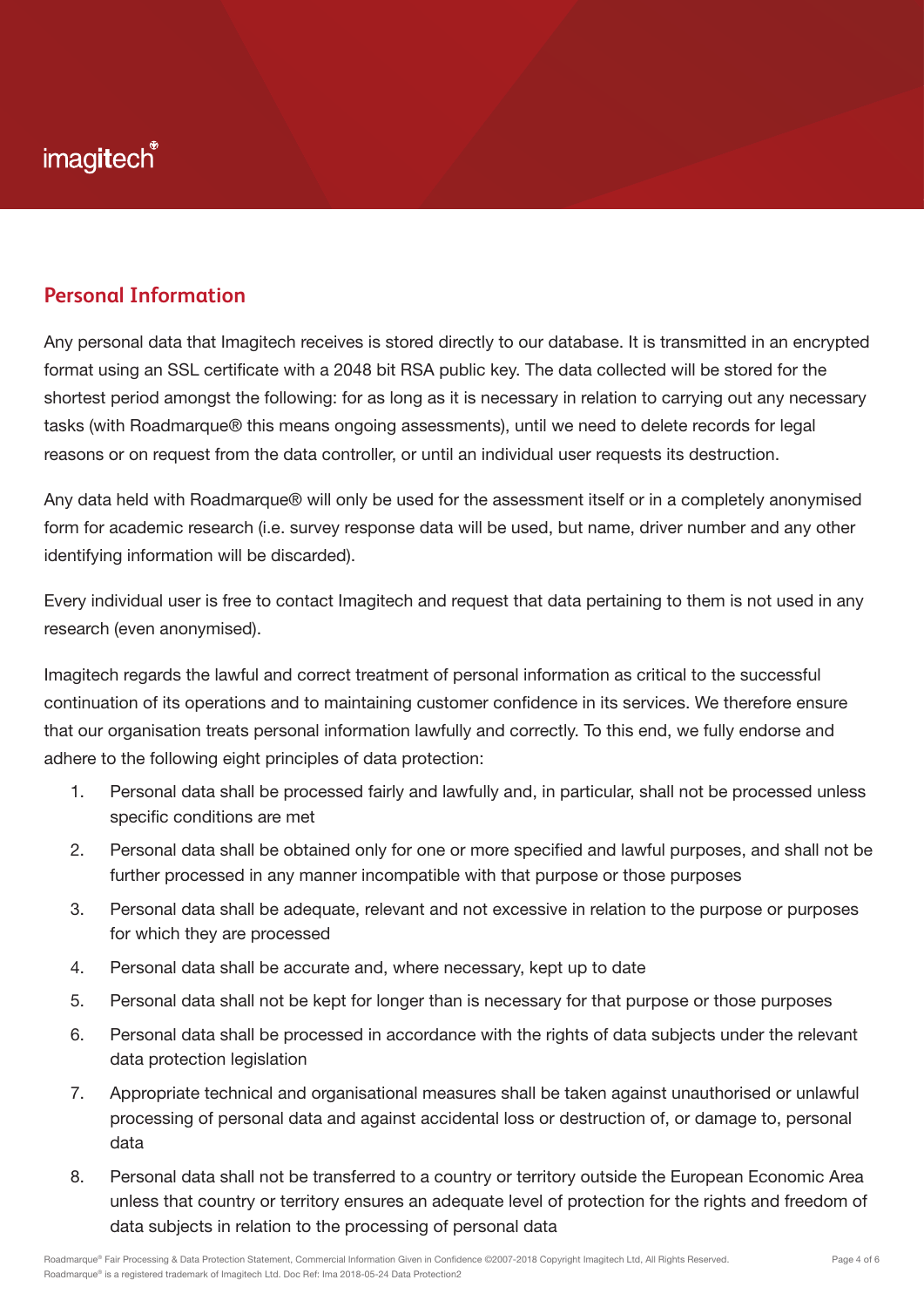Therefore, Imagitech undertakes the following:

- 1. To fully observe conditions regarding the fair collection and use of information
- 2. To meet its legal obligations to specify the purposes for which information is used
- 3. To collect and process appropriate information, and only to the extent that it is needed to fulfil operational needs or to comply with any legal requirements
- 4. To destroy personal data when it is no longer required for the purpose it was originally provided
- 5. To ensure the quality of information used
- 6. To apply strict checks to determine the length of time personal data is held
- 7. To ensure that the rights of people about whom we hold information can be fully exercised under the relevant data protection legislation (these include: the right to be informed that processing is being undertaken; the right of access to one's personal information; and the right to correct, rectify, block or erase information which is regarded as wrong.)
- 8. To take appropriate technical and organisational security measures to safeguard personal information
- 9. To ensure that personal information is not transferred abroad without authority or suitable safeguards
- 10. To ensure that where personal data is stored digitally on web servers, it is transmitted using HTTPS and protected on the remote server using industry standard encryption technologies
- 11. To ensure that its web servers are subject to regular security checks to ensure that all data is protected using current best practice, at all times

In summary, when asking you for information we will:

- 1. Ensure you know why we need it
- 2. Protect it and make sure nobody has access to it that shouldn't have
- 3. Make sure we keep it no longer than necessary
- 4. Under no circumstances use it for marketing or any other purposes other than those described here

In return, we ask you to:

- 5. Give us accurate information
- 6. Tell us as soon as possible of any changes
- 7. Tell us as soon as possible if you notice mistakes in the information we hold about you as this helps us to keep our information reliable and up-to-date